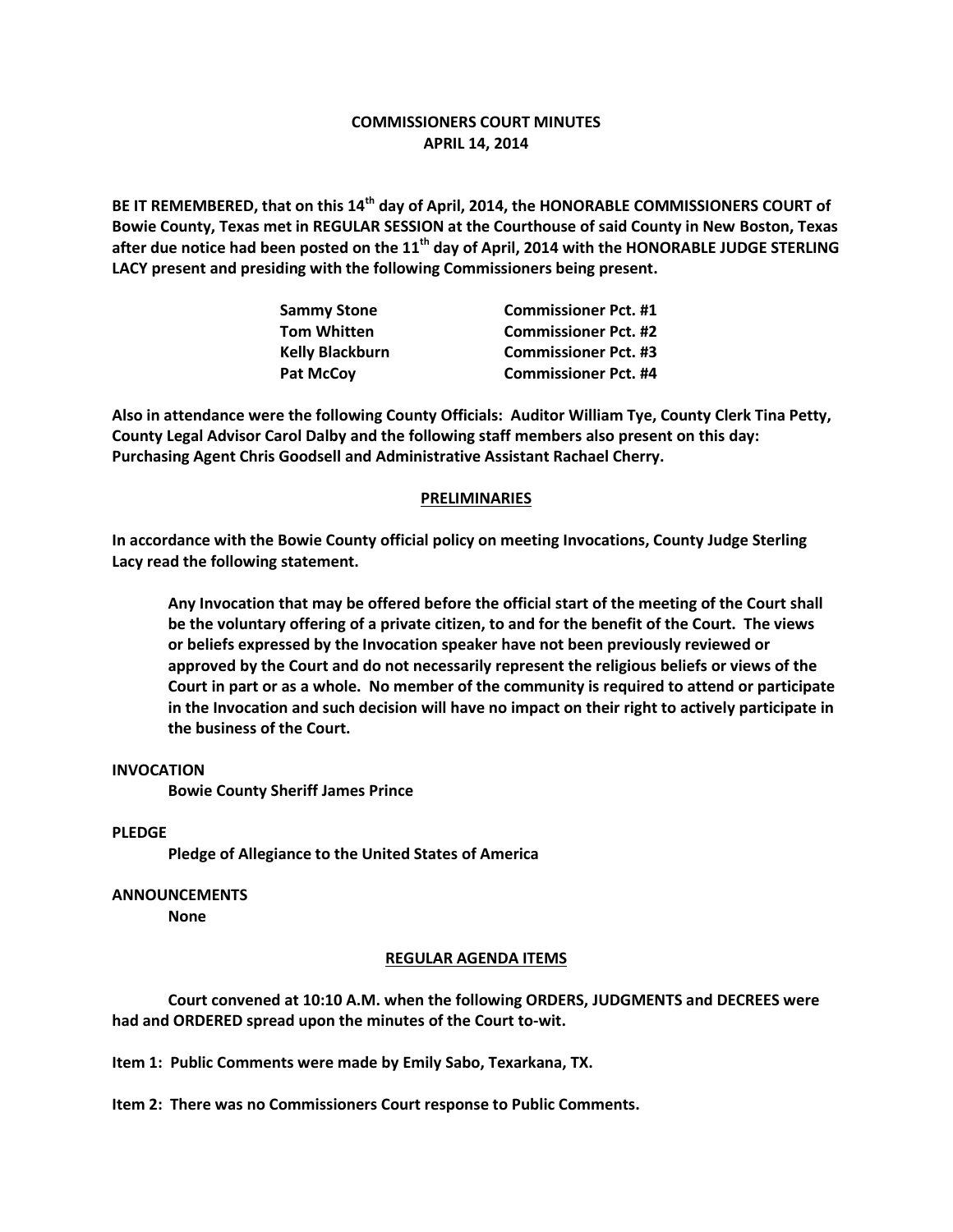- **Item 3: On this 14th day of April, 2014, a motion was made by Commissioner Pat McCoy and duly second by Commissioner Sammy Stone to accept the first quarter activity report from Precinct 5 Constable, Robbie Caudle. Motion was put to a vote and all voted aye and none opposed. Motion carried.**
- **Item 4: On this 14th day of April, 2014, a motion was made by Commissioner Pat McCoy and duly second by Commissioner Tom Whitten to approve James Construction Group letter dated February 17, 2014 reflecting JCG use and restoration of a section of the Bowie County Trail and their assumption of the County's SW3P requirements. Motion was put to a vote and all voted aye and none opposed. Motion carried.**
- **Item 5: On this 14th day of April, 2014, a motion was made by Commissioner Pat McCoy and duly second by Commissioner Kelly Blackburn to appoint Tom Whitten as representative to the Tex21 and Texas High Speed Rail groups. Motion was put to a vote and all voted aye and none opposed. Motion carried.**
- **Item 6: On this 14th day of April, 2014, a motion was made by Commissioner Pat McCoy and duly second by Commissioner Kelly Blackburn to appoint Sammy Stone as Bowie County's representative on the Texarkana and Nash TIRZ boards. Motion was put to a vote and all voted aye and none opposed. Motion carried.**
- **Item 7: On this 14th day of April, 2014, a motion was made by Commissioner Pat McCoy and duly second by Commissioner Sammy Stone to appoint Tom Whitten as Bowie County's representative to the Texarkana Metropolitan Planning Organization (MPO). Motion was put to a vote and all voted aye and none opposed. Motion carried.**
- **Item 8: On this 14th day of April, 2014:**
	- **A motion was made by Judge Lacy, but died to the lack of a second, to authorize the County Auditor to begin the process for a tax anticipation with the plans being to set the range amount of our loan at the next regular session of Commissioners Court.**
	- **A motion was made by Commissioner Kelly Blackburn and duly second by Commissioner Sammy Stone to apply for the Tax Anticipation Note for \$5 million.**
	- **An amended motion was made by Commissioner Kelly Blackburn and duly second by Commissioner Sammy Stone to apply for the Tax Anticipation Note up to \$5 million.**

 **Commissioner Sammy Stone-yes Judge Lacy-no Commissioner Tom Whitten-yes Commissioner Kelly Blackburn-yes Commissioner Pat McCoy-no Motion was put to a vote and three (3) voted yes and two (2) voted no. Motion carried.**